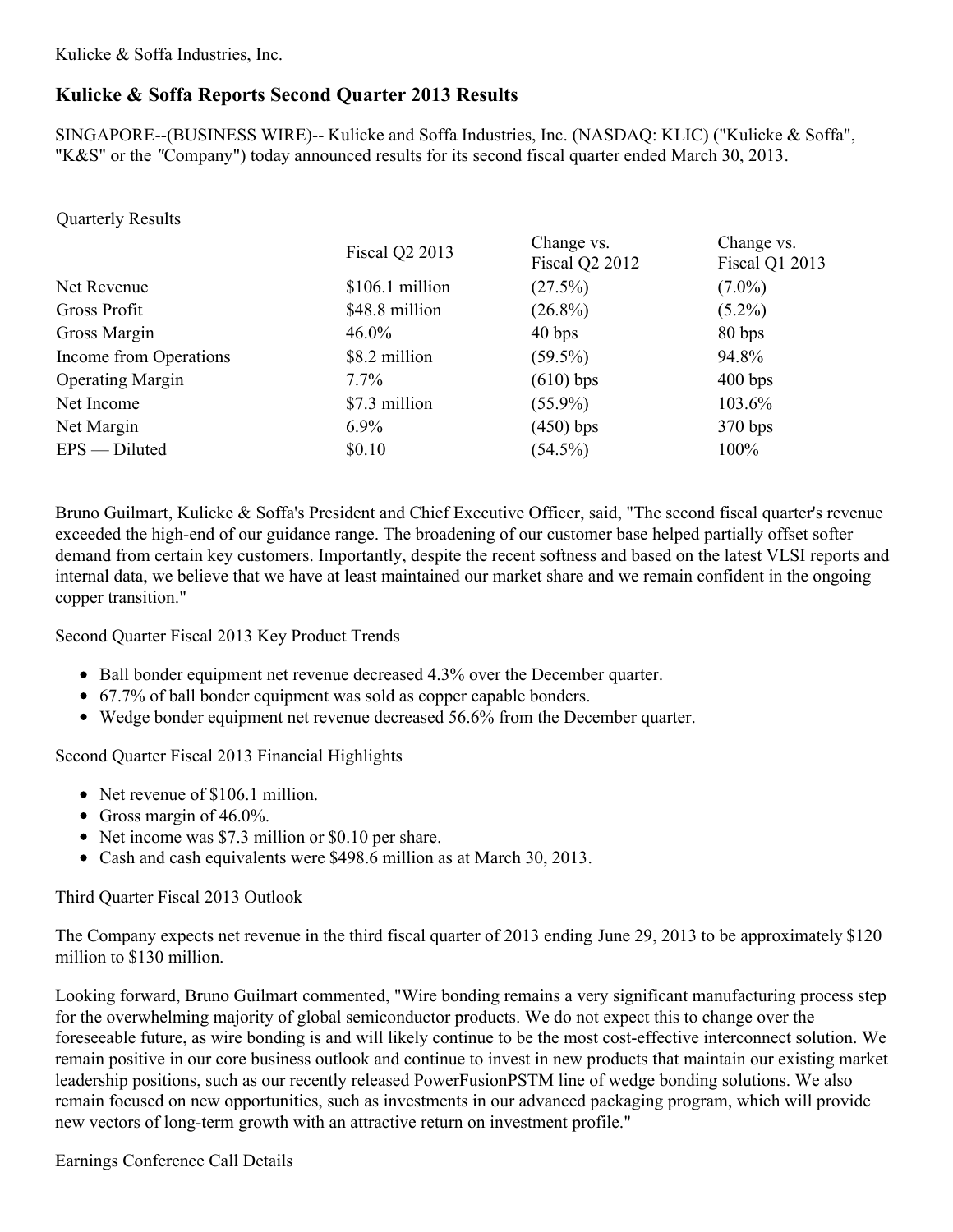A conference call to discuss these results will be held today, April 30, 2013, beginning at 8:00 am (EDT). To access the conference call, interested parties may call +1-877-407-8037 or internationally +1-201-689-8037. The call will also be available by live webcast at [investor.kns.com](http://cts.businesswire.com/ct/CT?id=smartlink&url=http%3A%2F%2Finvestor.kns.com%2Fevents.cfm&esheet=50620877&lan=en-US&anchor=investor.kns.com&index=1&md5=4af86ec4713d3a1dbd5bd4d15b129abf).

A replay will be available from approximately one hour after the completion of the call through May 7, 2013 by calling toll-free +1-877-660-6853 or internationally +1-201-612-7415 and using the replay ID number of 421379. A webcast replay will also be available at *[investor.kns.com](http://cts.businesswire.com/ct/CT?id=smartlink&url=http%3A%2F%2Finvestor.kns.com%2Fevents.cfm&esheet=50620877&lan=en-US&anchor=investor.kns.com&index=2&md5=459c9bb73e009febd4f71d359d45ebc3).* 

#### About Kulicke & Soffa

Kulicke & Soffa (NASDAQ: KLIC) is a global leader in the design and manufacture of semiconductor and LED assembly equipment. As a pioneer in this industry, K&S has provided customers with market leading packaging solutions for decades. In recent years, K&S has expanded its product offerings through strategic acquisitions, adding wedge bonding and a broader range of expendable tools to its core ball bonding products. Combined with its extensive expertise in process technology, K&S is well positioned to help customers meet the challenges of assembling the next-generation semiconductor and LED devices. [\(www.kns.com](http://cts.businesswire.com/ct/CT?id=smartlink&url=http%3A%2F%2Fwww.kns.com&esheet=50620877&lan=en-US&anchor=www.kns.com&index=3&md5=f600e3e5c01f8b2dd563c5f3a12f4dae))

#### *Caution Concerning Results and Forward Looking Statements*

In addition to historical statements, this press release contains statements relating to future events and our future *results. These statements are "forward-looking" statements within the meaning of the Private Securities Litigation* Reform Act of 1995, and include, but are not limited to, statements that relate to our future revenue, sustained, increasing, continuing or strengthening demand for our products, the continuing transition from gold to copper wire bonding, replacement demand, our research and development efforts, our ability to identify and realize new growth *opportunities and our ability to control costs. While these forward-looking statements represent our judgments and* future expectations concerning our business, a number of risks, uncertainties and other important factors could cause actual developments and results to differ materially from our expectations. These factors include, but are not limited to: the risk that customer orders already received may be postponed or canceled, generally without charges; the risk that anticipated customer orders may not materialize; the risk that our suppliers may not be able to meet our demands on a timely basis; the volatility in the demand for semiconductors and our products and services; a slowdown of transition from gold to copper wire bonding by our customers and the industry, volatile global economic *conditions, which could result in, among other things, sharply lower demand for products containing semiconductors* and for the Company's products, and disruption of capital and credit markets; the risk of failure to successfully *manage our operations; acts of terrorism and violence; risks, such as changes in trade regulations, currency* fluctuations, political instability and war, which may be associated with a substantial non-U.S. customer and supplier base and substantial non-U.S. manufacturing operations; and the factors listed or discussed in Kulicke and Soffa *Industries, Inc. 2012 Annual Report on Form 10-K and our other filings with the Securities and Exchange* Commission. Kulicke & Soffa Industries, Inc. is under no obligation to (and expressly disclaims any obligation to) update or alter its forward-looking statements whether as a result of new information, future events or otherwise.

### KULICKE & SOFFA INDUSTRIES, INC. CONSOLIDATED STATEMENTS OF OPERATIONS

*(In thousands, except per share and employee data) (Unaudited)*

|                         | Three months ended |                   | Six months ended  |                   |
|-------------------------|--------------------|-------------------|-------------------|-------------------|
|                         | March 30,<br>2013  | March 31,<br>2012 | March 30,<br>2013 | March 31,<br>2012 |
| Net revenue:            |                    |                   |                   |                   |
| Equipment               | \$91,083           | \$131,053         | \$190,985         | \$237,202         |
| <b>Expendable Tools</b> | 15,027             | 15,255            | 29,164            | 29,130            |
| Total net revenue       | 106,110            | 146,308           | 220,149           | 266,332           |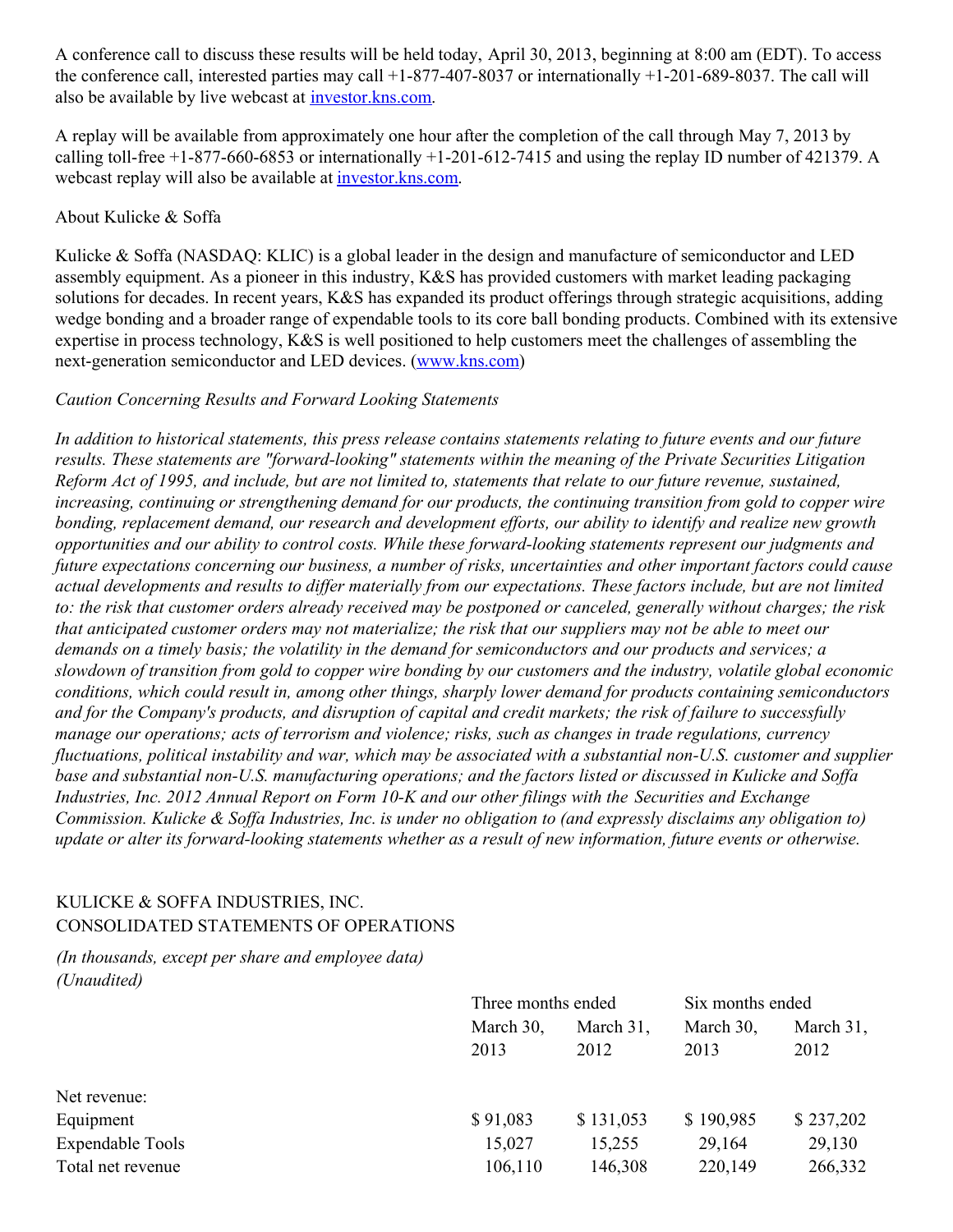| Cost of sales:                             |                          |                        |               |                          |  |
|--------------------------------------------|--------------------------|------------------------|---------------|--------------------------|--|
| Equipment                                  | 51,140                   | 72,835                 | 107,572       | 131,839                  |  |
| <b>Expendable Tools</b>                    | 6,150                    | 6,786                  | 12,232        | 12,530                   |  |
| Total cost of sales                        | 57,290                   | 79,621                 | 119,804       | 144,369                  |  |
| Gross profit:                              |                          |                        |               |                          |  |
| Equipment                                  | 39,943                   | 58,218                 | 83,413        | 105,363                  |  |
| <b>Expendable Tools</b>                    | 8,877                    | 8,469                  | 16,932        | 16,600                   |  |
| Total gross profit                         | 48,820                   | 66,687                 | 100,345       | 121,963                  |  |
| Operating expenses:                        |                          |                        |               |                          |  |
| Selling, general and administrative        | 26,204                   | 27,484                 | 52,234        | 52,724                   |  |
| Research and development                   | 12,207                   | 15,911                 | 30,460        | 30,059                   |  |
| Amortization of intangible assets          | 2,294                    | 2,294                  | 4,587         | 4,589                    |  |
| Restructuring                              | (75)                     | 756<br>$\lambda$       | 669           | 1,973                    |  |
| Total operating expenses                   | 40,630                   | 46,445                 | 87,950        | 89,345                   |  |
| Income from operations:                    |                          |                        |               |                          |  |
| Equipment                                  | 4,428                    | 18,016                 | 6,173         | 27,893                   |  |
| <b>Expendable Tools</b>                    | 3,762                    | 2,226                  | 6,222         | 4,725                    |  |
| Total income from operations               | 8,190                    | 20,242                 | 12,395        | 32,618                   |  |
| Other income (expense):                    |                          |                        |               |                          |  |
| Interest income                            | 188                      | 191                    | 362           | 451                      |  |
| Interest expense                           | (1)                      | (242)<br>$\mathcal{E}$ | (1)           | (484)                    |  |
| Interest expense: non-cash                 | $\overline{\phantom{0}}$ | (1,958)                | $\frac{1}{2}$ | (3,868)<br>$\mathcal{E}$ |  |
| Income from operations before income taxes | 8,377                    | 18,233                 | 12,756        | 28,717                   |  |
| Provision for income taxes                 | 1,041                    | 1,616                  | 1,816         | 3,593                    |  |
| Net income                                 | \$7,336                  | \$16,617               | \$10,940      | \$25,124                 |  |
| Net income per share:                      |                          |                        |               |                          |  |
| <b>Basic</b>                               | \$0.10                   | \$0.23                 | \$0.15        | \$0.34                   |  |
| Diluted                                    | \$0.10                   | \$0.22                 | \$0.14        | \$0.33                   |  |
| Weighted average shares outstanding:       |                          |                        |               |                          |  |
| <b>Basic</b>                               | 75,166                   | 73,825                 | 75,009        | 73,683                   |  |
| Diluted                                    | 76,553                   | 75,553                 | 76,332        | 75,160                   |  |
|                                            |                          | Three months ended     |               | Six months ended         |  |
|                                            | March 30,                | March 31,              | March 30,     | March 31,                |  |
|                                            |                          |                        |               |                          |  |
| Supplemental financial data:               | 2013                     | 2012                   | 2013          | 2012                     |  |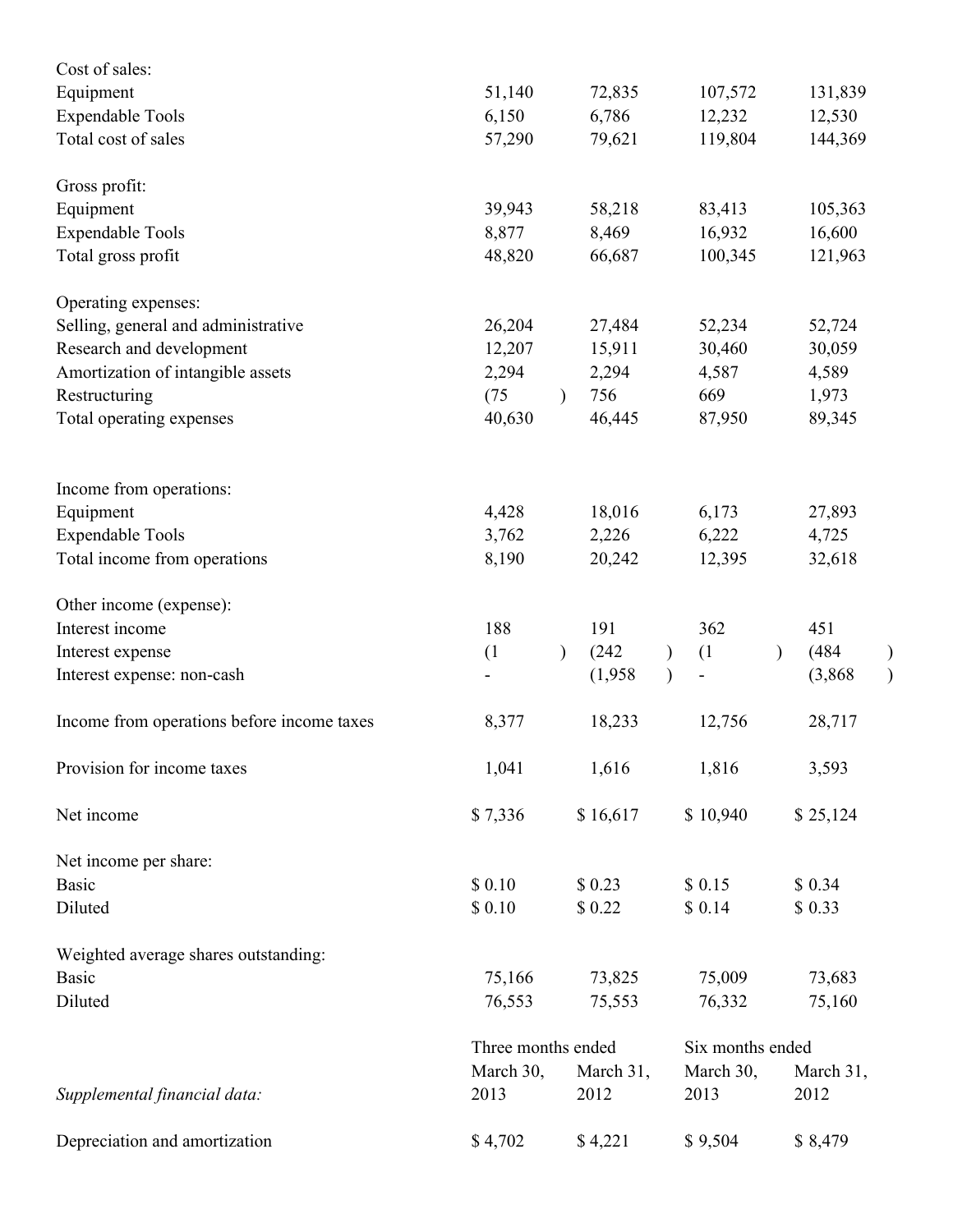| Capital expenditures                                                                      | \$1,787 | \$1,383 | \$3,403                    | \$2,881           |
|-------------------------------------------------------------------------------------------|---------|---------|----------------------------|-------------------|
| Equity-based compensation expense:<br>Cost of sales                                       | \$74    | \$97    | \$222                      | \$182             |
| Selling, general and administrative                                                       | 1,925   | 1,833   | 4,251                      | 3,444             |
| Research and development                                                                  | 293     | 463     | 1,020                      | 866               |
| Total equity-based compensation expense                                                   | \$2,292 | \$2,393 | \$5,493                    | \$4,492           |
|                                                                                           |         |         | As of<br>March 30,<br>2013 | March 31,<br>2012 |
| Backlog of orders                                                                         |         |         | \$56,000                   | \$164,000         |
| Number of employees                                                                       |         |         | 2,328                      | 2,802             |
| KULICKE & SOFFA INDUSTRIES, INC.<br><b>CONSOLIDATED BALANCE SHEETS</b>                    |         |         |                            |                   |
| (In thousands)                                                                            |         |         |                            |                   |
| (Unaudited)                                                                               |         |         |                            |                   |
|                                                                                           |         |         | March 30,                  | September         |
|                                                                                           |         |         | 2013                       | 29,<br>2012       |
| <b>ASSETS</b>                                                                             |         |         |                            |                   |
| <b>CURRENT ASSETS</b>                                                                     |         |         |                            |                   |
| Cash and cash equivalents                                                                 |         |         | \$498,619                  | \$440,244         |
| Short-term investments                                                                    |         |         |                            |                   |
| Accounts and notes receivable, net of allowance for doubtful accounts of \$852 and \$937, |         |         |                            |                   |
| respectively                                                                              |         |         | 117,232                    | 188,986           |
| Inventories, net                                                                          |         |         | 45,594                     | 58,994            |
| Prepaid expenses and other current assets                                                 |         |         | 18,467                     | 21,577            |
| Deferred income taxes                                                                     |         |         | 3,511                      | 3,515             |
| TOTAL CURRENT ASSETS                                                                      |         |         | 683,423                    | 713,316           |
| Property, plant and equipment, net                                                        |         |         | 26,592                     | 28,441            |
| Goodwill                                                                                  |         |         | 41,546                     | 41,546            |
| Intangible assets                                                                         |         |         | 15,798                     | 20,387            |
| Other assets                                                                              |         |         | 11,039                     | 11,919            |
| TOTAL ASSETS                                                                              |         |         | \$778,398                  | \$815,609         |
| LIABILITIES AND SHAREHOLDERS' EQUITY                                                      |         |         |                            |                   |
| <b>CURRENT LIABILITIES</b>                                                                |         |         |                            |                   |
| Accounts payable                                                                          |         |         | \$26,385                   | \$57,231          |
| Accrued expenses and other current liabilities                                            |         |         | 38,139                     | 57,946            |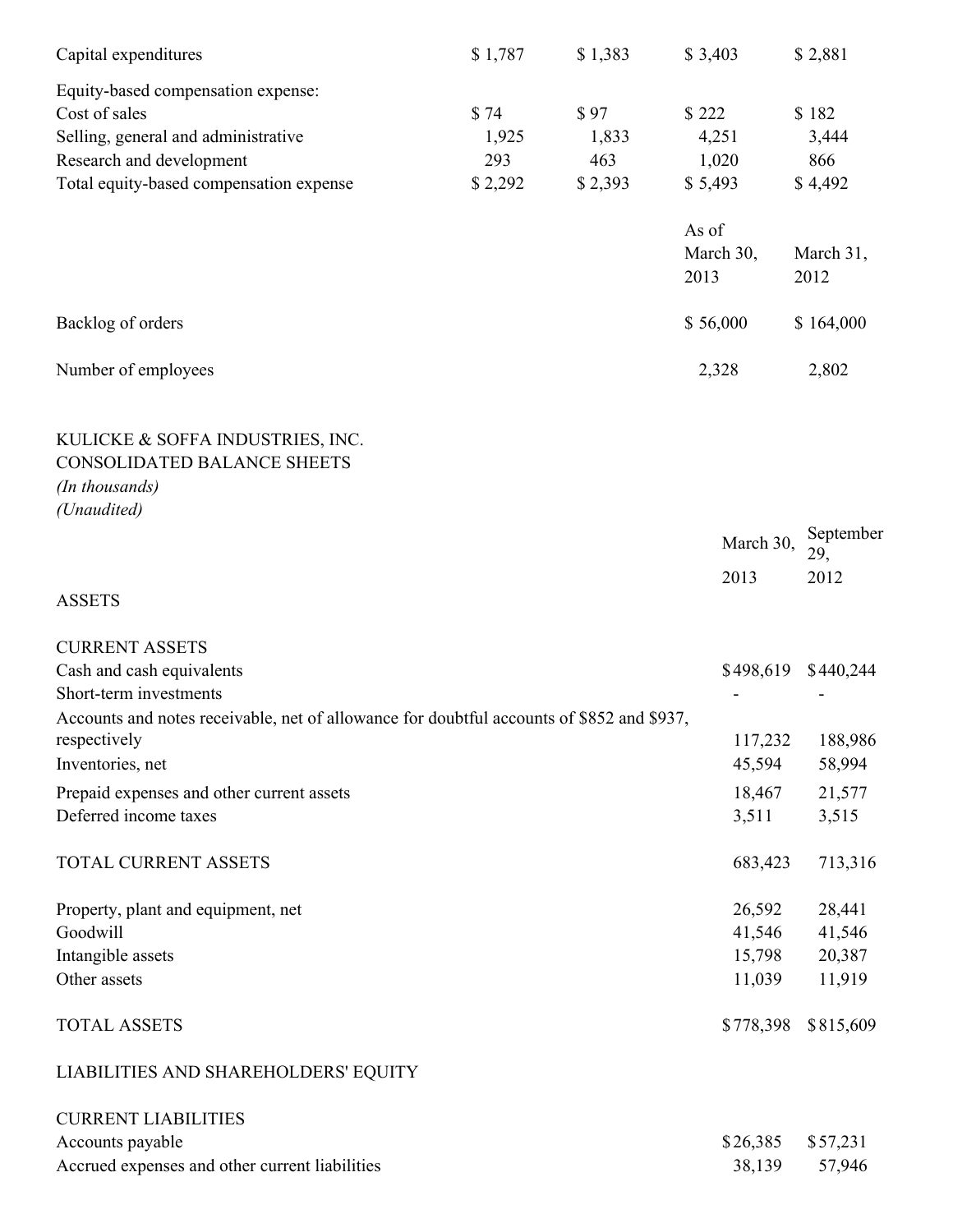| Income taxes payable                       | 5,558           | 8,192            |
|--------------------------------------------|-----------------|------------------|
| TOTAL CURRENT LIABILITIES                  | 70,082          | 123,369          |
| Deferred income taxes<br>Other liabilities | 38,085<br>9,031 | 37,875<br>10,698 |
| <b>TOTAL LIABILITIES</b>                   | 117,198         | 171,942          |
| <b>SHAREHOLDERS' EQUITY</b>                |                 |                  |
| Common stock, no par value                 | 461,154         | 455,122          |
| Treasury stock, at cost                    | (46,356)        | (46,356)         |
| Accumulated income                         | 243,460         | 232,520          |
| Accumulated other comprehensive income     | 2,942           | 2,381            |
| TOTAL SHAREHOLDERS' EQUITY                 | 661,200         | 643,667          |
| TOTAL LIABILITIES AND SHAREHOLDERS' EQUITY | \$778,398       | \$815,609        |

## KULICKE & SOFFA INDUSTRIES, INC. CONSOLIDATED STATEMENTS OF CASH FLOWS *(In thousands) (Unaudited)*

Three months ended Six months ended March 30, 2013 March 31, 2012 March 30, 2013 March 31, 2012 Net cash provided by (used in) operations  $\{(1,662)$   $\{5,662\}$   $\{5,6832\}$   $\{5,7,947\}$ Net cash used in discontinued operations (559 ) - (1,045 ) Net cash provided by (used in) operating activities (1,662 ) 23,064 56,832 56,902 Net cash provided by (used in) investing activities, continuing operations 6,423 (1,383 ) 1,907 (11,365 ) Net cash provided by financing activities, continuing operations 381 967 540 2,543 Effect of exchange rate changes on cash and cash equivalents  $(693 \t) (270 \t) (904 \t) (129 \t)$ Changes in cash and cash equivalents 4,449 22,378 58,375 47,951 Cash and cash equivalents, beginning of period 494,170 403,761 440,244 378,188 Cash and cash equivalents, end of period \$ 498,619 \$ 426,139 \$ 498,619 \$ 426,139 Short-term investments & restricted cash - - - - Total cash, cash equivalents, restricted cash and short-term investments \$ 498,619 \$ 426,139 \$ 498,619 \$ 426,139